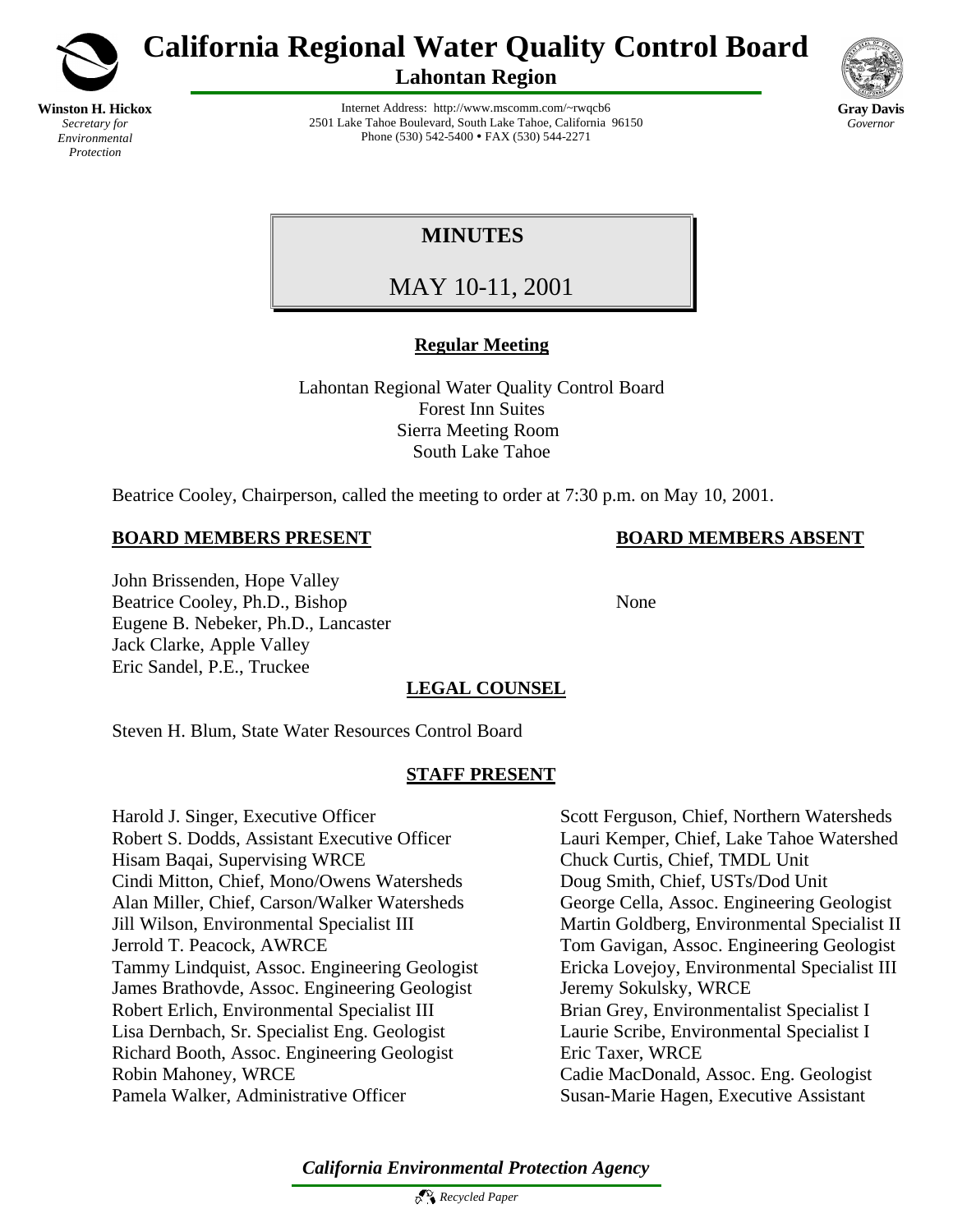Abby O'Keefe, Student Assistant Michelle Bovard, Student Assistant

#### **ADDRESSING THE BOARD**

Art Baggett, Chair, State Water Resources Control Board Asad Amini, private citizen Jeffery Scharff, attorney representing Tom Erickson, Tahoe Tom's Duane Wallace, South Tahoe Public Utility District Rick Hydrick, South Tahoe Public Utility District G. David Robertson, attorney representing Squaw Valley Ski Corporation Mike Livak, Squaw Valley Ski Corporation Nancy Lundgren, representing Senator Rico Oller Nancy R. Wendt, Squaw Valley Ski Corporation Treva J. Hearne, attorney representing Edgar Stratton, Dependable Tow Bob Tamietti, attorney representing Ken Osburn Dennis Brown, Aquiva Company

# **1**. **PUBLIC FORUM**

Mr. Jeffery Scharff, attorney representing Tom Erickson, addressed the Board's April action in which a resolution was adopted recommending sites to be included on the State Water Resources Control Board's (SWRCB) list for funding from the Emergency, Abandoned, and Recalcitrant (EAR) Account. An attachment to the EAR account designation included Mr. Erickson's Tahoe Tom's Gas Station located in South Lake Tahoe. Mr. Schaarf objected to two statements in Exhibit A, which he stated were incorrect. He asked that this item be set on the next meeting agenda so that the Board could reconsider and rescind this action. Mr. Scharff was informed by Mr. Singer that his opportunity to object to having his client placed on the list was to appear before the State Water Resources Control Board before it adopted the current list.

Mr. Azad Amiri, operator of Swiss Mart Gas Station in South Lake Tahoe, addressed the Board and discussed the progress of remediation at his site. He asked for consideration of a settlement offer. The matter was later discussed in closed session.

# **2. MINUTES**

The following minutes were approved: Regular Meeting of March 14-15, 2001 in Truckee.

**Motion:** Moved by Mr. Sandel, seconded by Mr. Clarke **and unanimously carried** to adopt the March minutes as proposed.

The following minutes were approved: Regular Meeting of April 11-12, 2001 in Lancaster.

**Motion:** Moved by Mr. Brissenden, seconded by Mr. Sandel **and unanimously carried** to adopt the April minutes as proposed.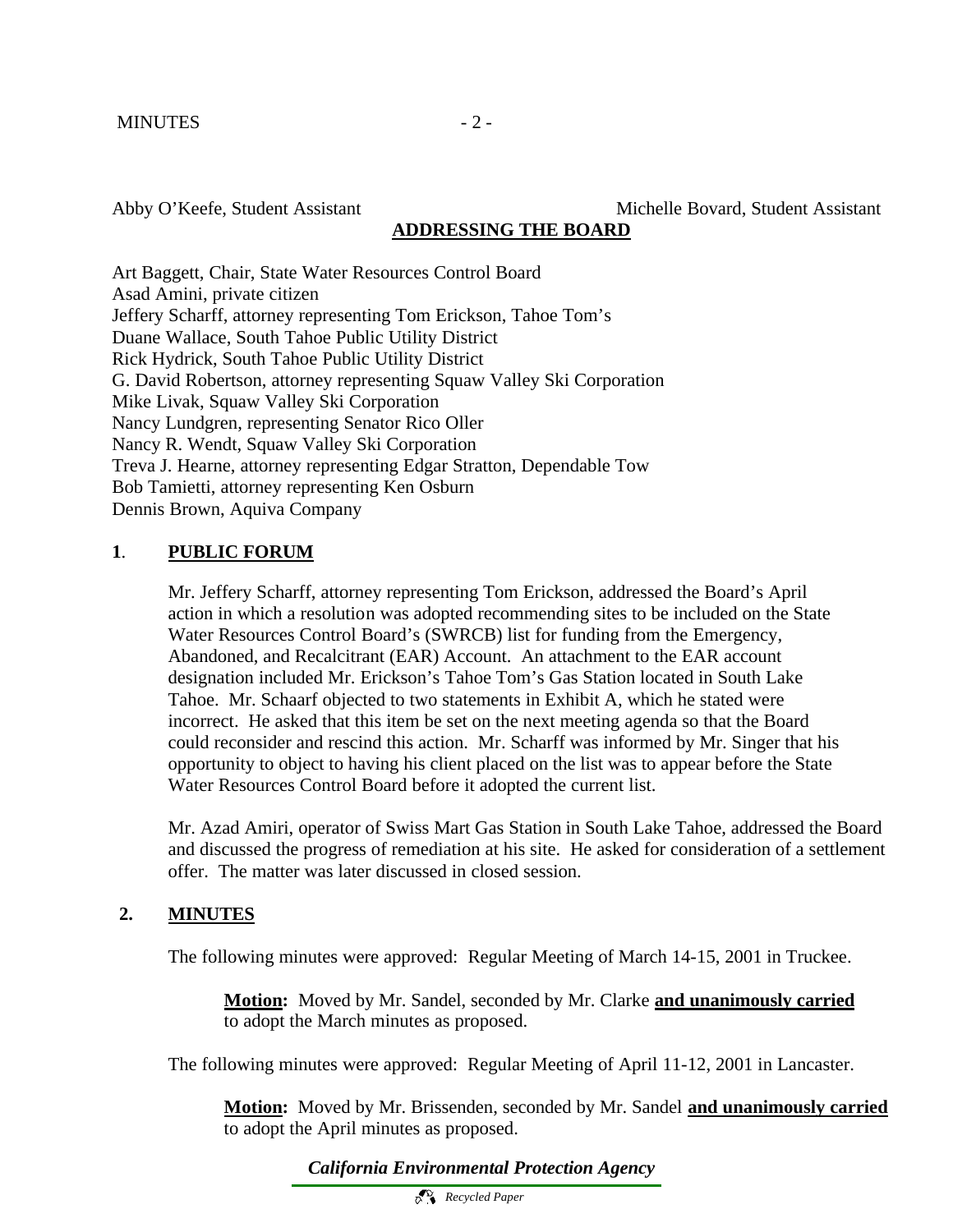# **3. ADOPTION OF UNCONTESTED CALENDAR**

The following items remained on the Uncontested Calendar:

Item # 5, Bruns Gravel Quarry,

Item # 7, U.S. Army, Sierra Army Depot Wastewater Treatment and Disposal Facility

- Item # 9, Resolution to Request the Use of Cleanup and Abatement Account Funds for a Slope Stability Project at Leviathan Mine
	- **Motion:** Moved by Mr. Clarke, seconded by Mr. Sandel **and unanimously carried** to adopt the Uncontested Calendar as proposed.

# **4. WORKSHOP ON APPROPRIATE MTBE CLEANUP LEVELS**

Douglas Smith gave the staff presentation addressing issues involved in determining the appropriate cleanup strategy for the MTBE-affected groundwater caused by the Beacon Gas Station located in Meyers.

Harold Singer asked the Board to give staff guidance in determining cleanup levels and strategies related to a release. Duane Wallace, Board Chair of South Tahoe Public Utilities District (STPUD), and Rick Hydrick, Manager of Water Operations, addressed the Board regarding the good progress made through the collaborative efforts of the staff and boards of both agencies. Many issues were discussed during the workshop: S.T.P.U.D's policy of not serving detectable amounts of MTBE in the drinking water, treatment at the point of use (well-head treatment) versus aquifer treatment, limited water supply problems, public perception of MTBE, and determining appropriate cleanup levels for an MTBE site.

Dennis Brown of Equiva Services,a company doing some cleanup in the Tahoe basin, addressed the Board with concerns about the process in determining appropriate cleanup levels for contaminated sites.

# **5. NEW WASTE DISCHARGE REQUIREMENTS**

# **Squaw Valley Ski Corporation, Easy Street Trail Widening Project.**

Scott Ferguson gave the staff presentation. The proposed Board Order prescribes waste discharge requirements (WDR's) for the Easy Street Trail Widening Project at Squaw Valley Ski area. The purpose of the project is to widen and smooth out the existing trail in an effort to lower the trail rating for beginning skiers. The new WDR's will regulate the potential discharges of stormwater runoff, products of erosion, and petroleum products from construction equipment. The WDR's contain success criteria regarding efforts to revegetate the cut slope.

Mr. Blum referred to a section of the Porter-Cologne Water Quality Control Act and how it relates to this project in regard to discharges and permitting. Staff responded to questions from the Board.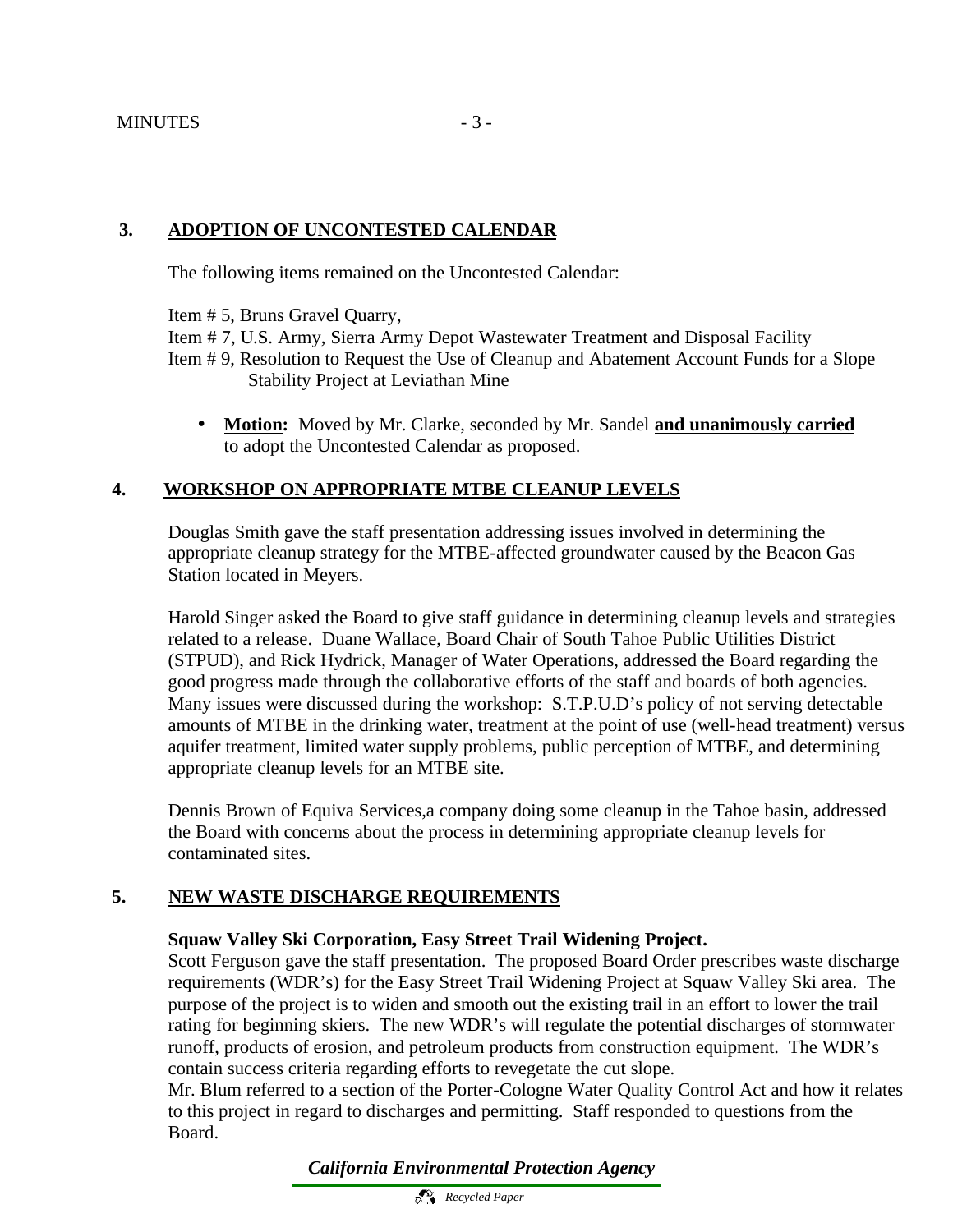Mr. Brissenden made a "friendly amendment" to request a reduction in the anticipated timeframe for successful results in vegetative coverage and soil stabilization from revegetation efforts with native plant species. Mr. Ferguson agreed that his point was well taken. However, on the soils and slopes in question, staff believed that it would require five to fifteen years for slower growing native shrubs and plants to develop extensive root systems and become established. Mr. Brissenden later withdrew his "friendly amendment. He asked that it be noted that he disagreed with the extended revegetation timeframe for this project.

Mike Livak, Planning Director for Squaw Valley Ski Corporation, said that he, too, would like to see the site reach the revegetation target sooner, but efforts are hampered by a short growing season and the time required for native shrubs to become established. Mr. Singer summarized the discussion and suggested the Board adopt the proposed Board Order for the new waste discharge requirements, along with considering the development of a shorter revegetation timeline after staff had consulted with native plant experts.

Mr. Sandel suggested a Board workshop to address successful revegetation and restoration techniques and projects in the Tahoe Basin. Mr. Singer suggested that such a workshop be calendared for the Board's October meeting in South Lake Tahoe.

**Motion:** Moved by Mr. Sandel, seconded by Mr. Clarke to adopt the new waste discharge requirements as proposed for the Easy Street Trail project.

**Vote:** Agreed: Cooley, Clarke, Nebeker, Sandel. Opposed: Brissenden.

The evening meeting adjourned at 11:00 p.m.

#### **Regular Meeting, Continued 8:30 a.m., May 11, 2001**

Dr. Cooley called the meeting to order at 8:35 a.m.. Board members present included: John Brissenden; Eric Sandel; Eugene Nebeker, Ph.D, Jack Clarke; and Beatrice Cooley, Ph.D.

Mr. Dodds, Acting Executive Officer, assisted the Board in the absence of Mr. Singer.

#### **ENFORCEMENT ACTION**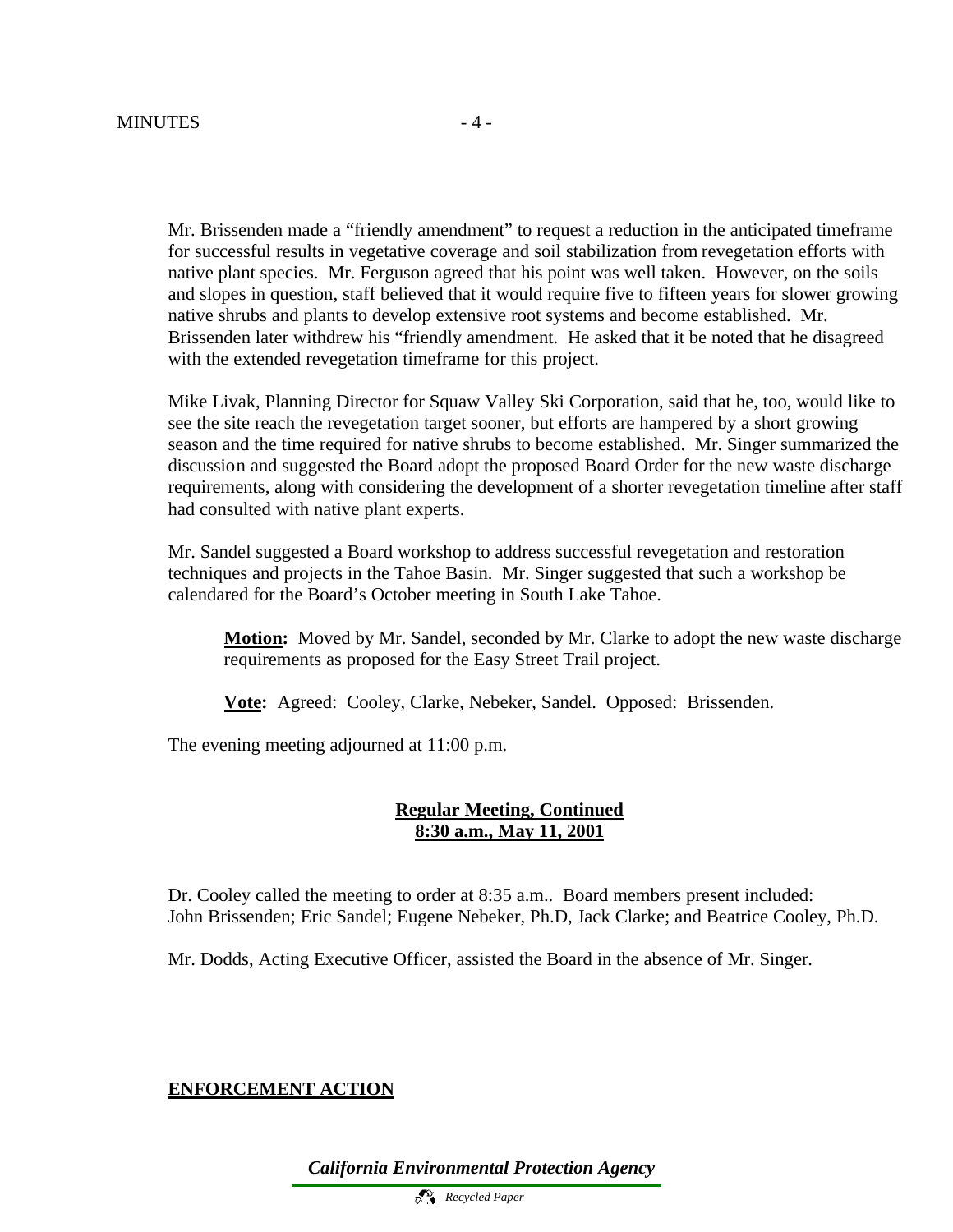**8.** *Public Hearing* **– Consideration of an Administrative Civil Liability Order for Alpine County, Department of Public Works, for Violation of Waste Discharge Prohibitions prescribed in the** *Water Quality Control Plan for the Lahontan Region***, and Violation of Waste Discharge Requirement Waiver Conditions; Markleeville Creek Bank Stabilization Project.**

Dr. Cooley announced that Item # 8 had been removed from the agenda as a settlement had been reached.

#### **1. PUBLIC FORUM**

No one addressed the Board during the public forum.

#### **ENFORCEMENT ACTION** (Continued)

**13.** *Public Hearing* **– Referral to the Office of the Attorney General; Squaw Valley Ski Corporation, Squaw Valley Development Company, Squaw Valley Preserve, Alex Cushing, Nancy Wendt, Hans Burkhart, corporate officers and managers, and any and all other appropriate parties, for any and all relief that the Attorney General deems appropriate and authorized by law.**

Chair Cooley opened the public hearing and administered the oath.

Mr. Blum addressed the Board regarding the necessary level of evidence that is appropriate for a referral to the Office of Attorney General.

Scott Ferguson and Martin Goldberg gave the staff presentation that included a video showing violations and water quality impacts throughout the Squaw Valley Ski Area (SVSA). Staff explained that the proposed action is in response to a history of violations that Board staff believe have contributed and continue to contribute to the degradation of water quality within Squaw Creek and its tributaries. The Regional Board staff have expended significant resources attempting to bring the Squaw Valley Ski Area facility into compliance with the Water Quality Control Plan for the Lahontan Region (Basin Plan), waste discharge requirements, and other orders of the Regional Board. These efforts have not been successful. Regional Board staff believe that they have exhausted their regulatory and enforcement options, short of referring this matter to the Office of the Attorney General. The Attorney General will determine if the facts support filing a petition in the Superior Court for an injunction to obtain compliance, and impose and recover civil liability in this matter.

Staff recommended adoption of the resolution as proposed. Staff then responded to questions from the Board concerning projects of SVSA, whether a wetlands inventory is complete, and what the results of water sampling revealed in terms of minerals and chemicals present in the discharge. David Robertson, senior partner of the law firm representing Squaw Valley Ski Area and Board member of the SVSA board of directors, addressed the Regional Board and presented the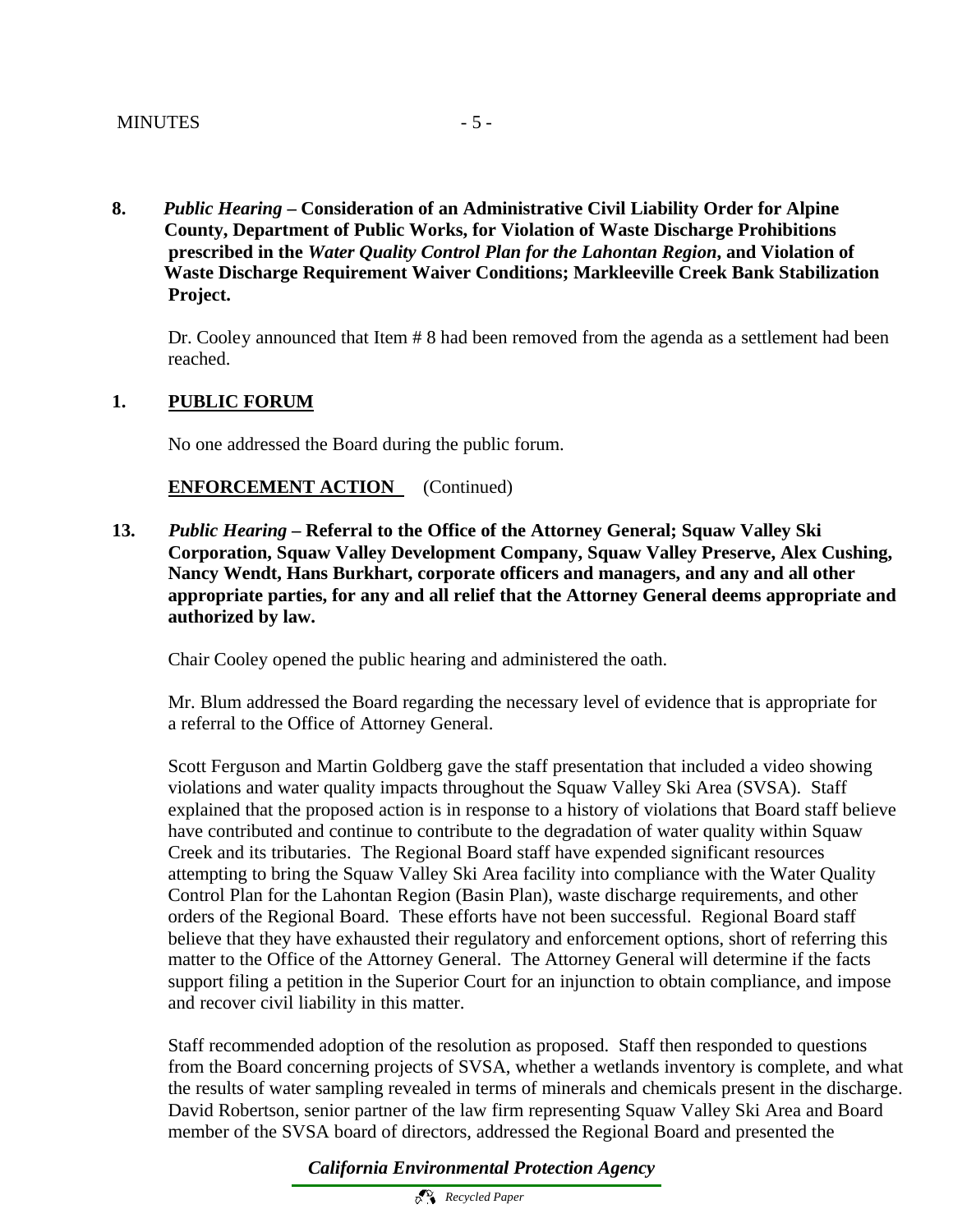following as exhibits: three small, lidded jars containing water samples from Squaw Creek and tributaries showing different levels of turbidity expressed in NTU's; USGS historical precipitation charts of Blackwood and Ward Creek Canyons in the Tahoe Basin; poster maps of Squaw Valley, and ten very large packets of information on SVSA and their projects.

Mr. Robertson stated that he had called Mr. Singer once in May of 2000, asking him to meet with him if problems arose so he could help solve them. No meeting took place. He stated that only one Administrative Civil Liability (ACL) order to date had been issued to SVSA. Water samples are being taken every Wednesday. Mr. Robertson noted, for the record, that SVSA had received the staff report and proposed resolution for this hearing nine days before the Board meeting and that it provided them with insufficient time to adequately prepare a response.

Mr. Blum responded by asking Mr. Robertson to note the list of all types of violations of Board Orders and regulatory violations, beyond the single ACL mentioned by SVSA.

Nancy Lungren, representing Senator Rico Oller, read a letter from the Senator into the record.

Mr. Livak, Planning Director for SVSA, asked that the Board not adopt the referral to the Attorney General's office. He cited discrepancies in the staff report, and questioned whether or not "all remedies available to staff had been exhausted".

Nancy Wendt, President of Squaw Valley Ski Corporation, pointed out that most of the mountainland was not acquired until 1974. The parking lot area was acquired in 1990. Some of the environmental problems are related to the parking area, soil erosion sites, and underground storage tanks that have been inherited from previous owners. Almost \$3 million has been spent to date on remediation, especially for replacement of underground storage tanks. She stated that SVSA has tried for a long time to improve water quality on the north and south forks of Squaw Creek. Since 1991, SVSV has had a revegetation crew working on the mountain every summer. Squaw Valley Ski Corporation has spent \$7 million on environmental projects and mitigation over the last ten years at the ski resort. This, plus the \$3 million for underground tanks, represents an environmental investment of over \$10 million. SVSA asked the Board to take this into consideration and give them the chance to work with Lahontan staff to narrow the issues before making the decision to refer this to the Office of the Attorney General. She concluded by saying that there seems to be a wide disparity in some of the facts presented.

Mr. Blum suggested the following course of action if the Board intended to pursue a referral to the Attorney General's Office: start the referral process today; instruct the Regional Board staff to meet with the staff of Squaw Valley Ski Corporation and the Deputy Attorney(s) General who will be working on the case to see if there are grounds for resolution of all of the issues. At that point, Lahontan Board staff, Mr. Singer and the Attorney General will decide if filing the lawsuit is appropriate.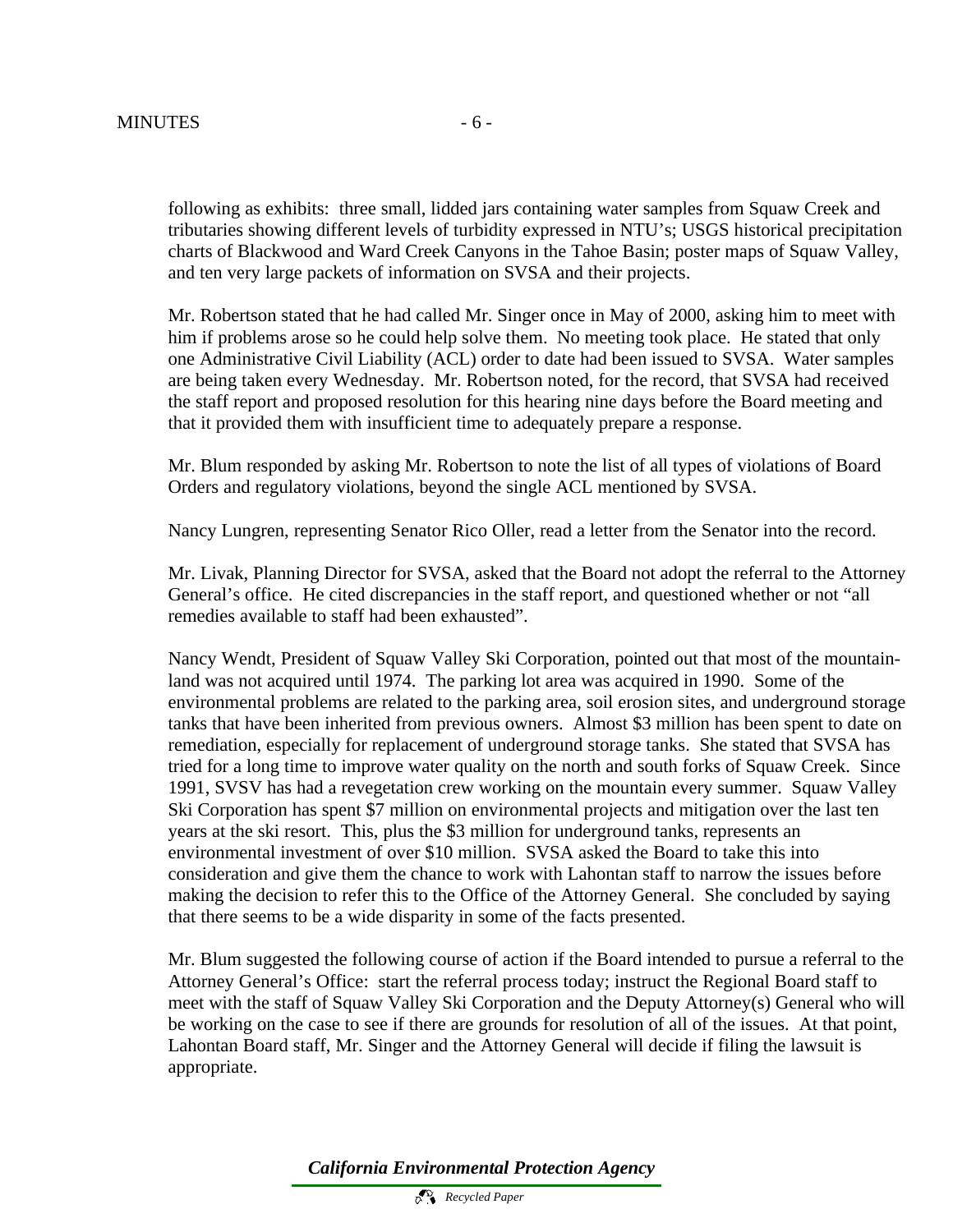**Motion:** Moved by Mr. Brissenden, seconded by Mr. Sandel **and unanimously carried** to adopt the resolution as proposed and make this referral to the Attorney General.

**Amendment to the Motion:** An amendment was offered by Dr. Cooley that the respective staff's of the Regional Board, Squaw Valley Ski Corporation and the Attorney General's Office meet and attempt to resolve these issues before any determination is made to file a lawsuit.

**Voice Vote:** Unanimous agreement.

A short three minute break was called and then the meeting resumed

#### **ENFORCEMENT ACTION** (continued)

#### **14.** *Public Hearing –* **Consideration of an Administrative Civil Liability Order for Edgar Stratton and Kenneth Osburn for Violation of Section 13267 of the California Water Code.**

Dr. Cooley stated that this last item remaining on the agenda, had successfully reached a settlement and was removed from the agenda. Acting Executive Officer, Robert Dodds, explained the settlement agreement to the Board.

#### **OTHER BUSINESS**

#### **10. Executive Officer's Report**

.

Mr. Dodds highlighted several items from the narrative of Mr. Singer's report.

Investigation of Pesticides Detected in Ground Water

The Environmental Protection Agency has issued an interim permit until a state permit has been established regarding pesticides applied to waters of the state. (Refer to the April 2001 Executive Officer's Report). Mr. Dodds discussed the CleanUp and Abatement Order signed by Mr. Singer to address the applications of aquatic pesticides in the region.

State to Develop Health Goal, Seeks Scientific Review of Hexavalent Chromium in Drinking Water

Mr. Dodds mentioned the Regional Board staff's plan to sample private wells in the Hinkley area.

Los Angeles County Sanitation District (LACSD) No. 14 , Lancaster Water Reclamation Plantproposed WDR's and Cease and Desist Order.

The Regional Board may send this item to the State Board due to lack of a quorum. Mr. Sandel recommended a Board workshop on this Item. Mr. Dodds will discuss this with Mr. Singer.

Use of Alum for Stormwater Treatment Alan Miller, Regional Board staff, responded to questions from Board members.